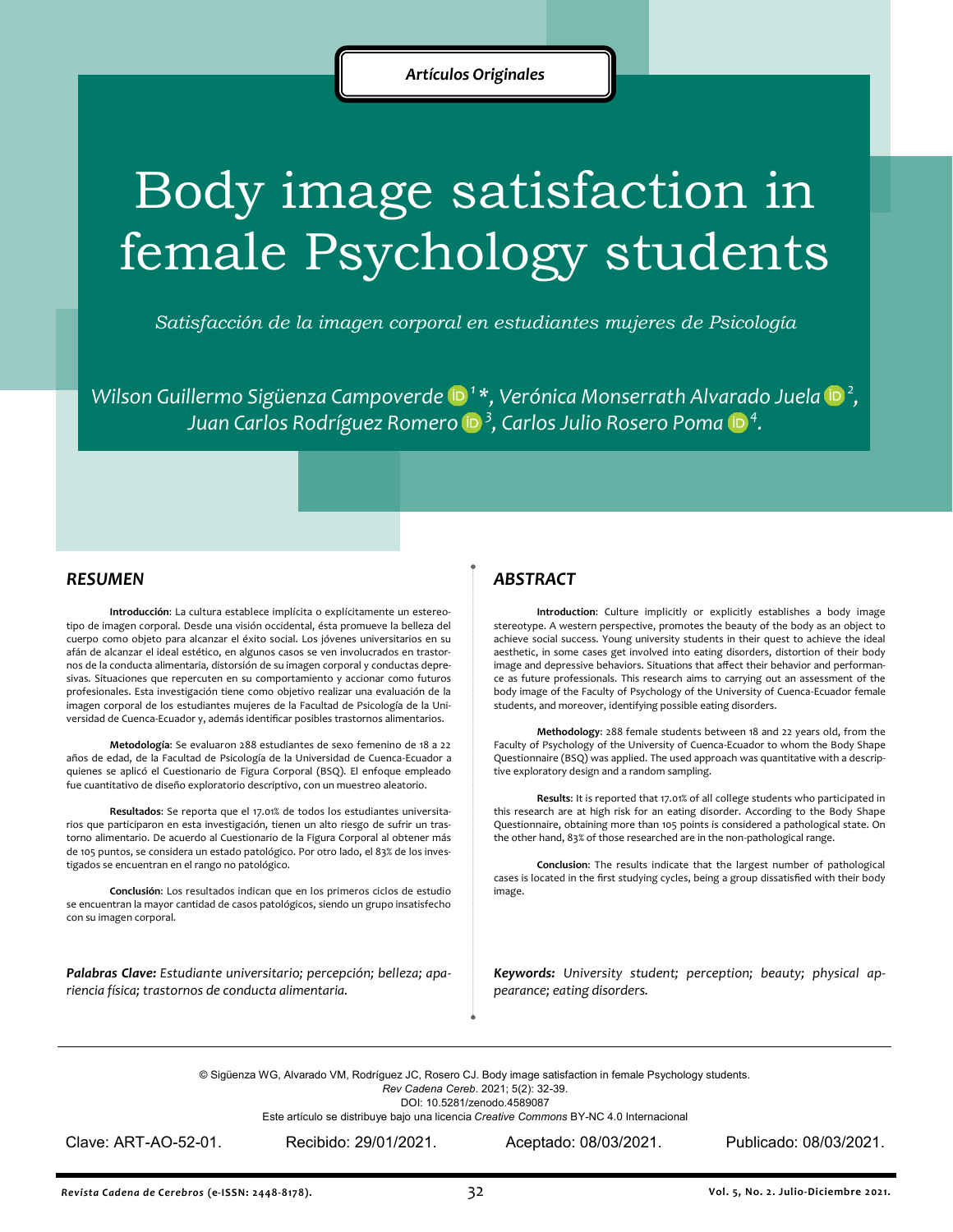- 1. Sociohumanistic Area, Department of Psychology, Sede Loja, Universidad Técnica Particular de Loja. Loja, Ecuador.
- 2. Socio-humanistic Area, Department of Early Childhood Education, Sede Loja, Universidad Técnica Particular de Loja. Loja, Ecuador.
- 3. Sociohumanistic Area, Department of Education, Sede Loja, Universidad Técnica Particular de Loja. Loja, Ecuador.
- 4. Daniel Álvarez Burneo Fiscomisional Education Unit. Loja, Ecuador.
	- \* Autor de Correspondencia: wgsiguenza@utpl.edu.ec

# **Introduction**

For Rivarola MF.  $(2003)^1$  and Botella L, et al.  $(2008)^2$ , body image is the mental representation of the body, this is shaped during childhood and it is in adolescence where it is important for the psychosocial development of the individual basically in three aspects: feelings, thoughts and actions assumed by the individual, according to the perception they have about their own body, mainly about their appearance. It is a fundamental element in psychosocial adaptation and in the development of self-esteem<sup>3-5</sup>.

Following this line, Raich RM. (2000) defines body image as a complex construct, which includes both the perception of the whole body and its parts, as well as its movement and limits, the subjective experience of attitudes, thoughts, feelings and evaluations, as well as the behaviors derived from the cognitions and feelings they experience<sup>6</sup>. Therefore, body image can be understood as a multidimensional construct in continuous change and interaction and it contains three fundamental components: the global perception of the whole body and each of its parts, satisfaction with body image, and behavioral consequen $ces<sup>7</sup>$ .

Nevertheless, Salaberria K, et al. (2007) differentiate physical appearance from body image, defining physical appearance as the result of social interaction, and body image as the result of the mental representation that exists regarding that appearance, being the way in which an individual perceives, imagines, feels and acts respect to his or her own body $^8\!\!$  .

According to the studied literature, in recent years society has given an excessive value to body image, creating subcultures based on the perception of an ideal image, highlighting beauty and generating concern in the appearance especially of youths<sup>4, 9, 10</sup>. During adolescence, the body figure is subject to notable changes and modifications that require the teenage to continuously restructure the image of his or her own body, increasing body dissatisfaction, which is why it is a stage of greater risk for the development of food disorders. In this way, the carried-out research shows that, in adolescence, thinness is associated with a socially positive assessment being a symbol of beauty and success, while fat implies feelings associated with failure and is loaded with negative connotations<sup>11, 12</sup>. This is why, an excessive consumerism by slimming products is generated in young people and others start severe and unhealthy diets, exposing themselves to behaviors that represent a risk to their health $^{13}$ .

The greatest danger that body image dissatisfaction involves is the consequent weight control, using inappropriate and unhealthy methods, a situation that is much more frequent in the case of women<sup>5, 14-16</sup>.

On the other hand, for Baile JI, et al. (1999) the fundamental thing is not only to verify that adolescents use wrong ways of thinking in relation to the perception they have about their image, but that, from these self-perceptions, concrete thoughts are derived that pass to be values in his life and that produce an attitude of change when trying to be like the stereotyped model that prevails in the ideal of society<sup>17</sup>. In this sense, Ballester R, et al. (2003) observed that having to adjust to certain standards of homogenized beauty in the social environment, leads people to a continuous body evaluation state $^{18}$ .

In this way, the aesthetic model has been transformed into a social construction that varies in each culture and the sociocultural factors, that prevail in each of these cultures will influence the perceptions of the body itself, causing dissatisfaction, which causes distortions in the individuals' body image and can also generate risk behaviors and physical and psychological illnesses that endanger health seriously<sup>18, 19</sup>. Thus, the interest in achieving an ideal model of thinness or a "perfect body" due to the social stigma it represents (beauty, freedom, control over oneself and success), can affect the well-being especially of women, particularly to the youngest.

As Merino H, et al. (2001) state, the culture of thinness in which we are currently immersed has established a body stereotype capable of triggering a series of values and norms that determine behaviors related to height, weight and the body figure, behavior that, in the long run, will lead to the presence of an eating problem or disorder<sup>20</sup>.

Complementary to the importance that culture exerts on the body image, Carrillo MV. et al. (2011) also consider that the globalization of "audiovisual culture" reveals the influence exerted by the media, as powerful transmitters of values that promote the lack of well-being in youth and that exert a strong impact on their social, emotional and cognitive development<sup>21</sup>.

According to Guadarrama-Guadarrama R, et al.  $(2018)^3$ , Salazar S.  $(2008)^{12}$  and Pérez JC.  $(2003)^{22}$ , the media influence body image differently in women and men. Women -especially teenagers- evaluate their appearance negatively and are more critical of their bodies, they tend to value slimness, wide hips, long and firm legs, tanned skin, large breasts, a narrow waist and a toned body; while men value weight gain, a broad back and firm muscles, due to the fact that they process faster and more information from the media. This type of messages about the body and appearance, especially in women, are a reinforcing stimulus to the system of socially accepted norms towards what a woman should or should not physically possess<sup>23</sup>.

The influence of the media on body image has been extensively studied. Toro J, et al. (1988) concluded, after analyzing the "pro-slim" advertising of ten magazines aimed at the female audience, that one of four advertisements directly or indirectly promoted people to lose weight $24$ . Other researchers have detected the influence of the media and social agents in the diffusion of an ideal slim aesthetic, where cinema, music, fashion, television and advertisements of all kinds, influence the body aesthetics of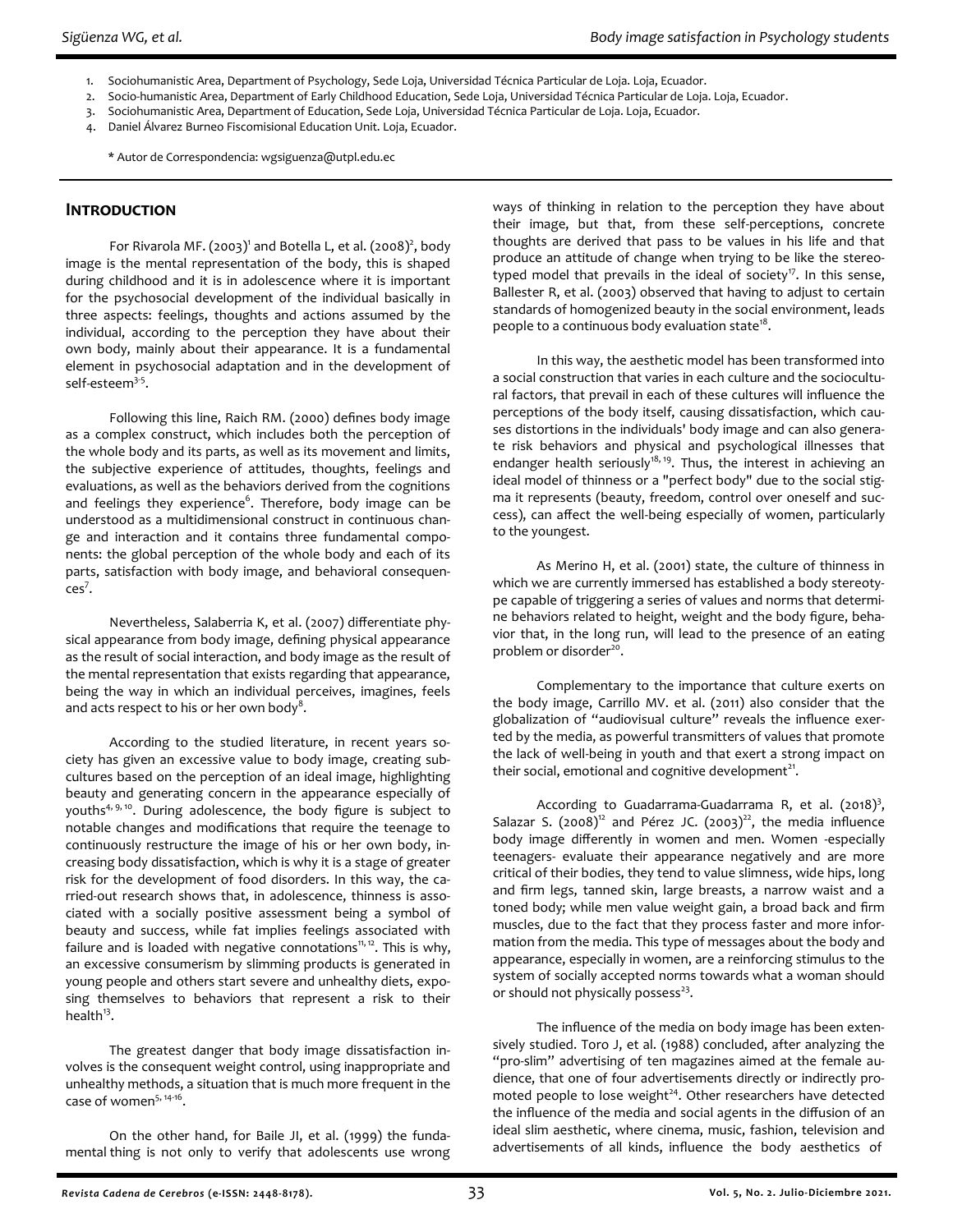women<sup>24-26</sup>. In this line, current research such as that of Brea AL. (2019) in which she conducted a systematic review of the literature, identified the negative influence of the social network Instagram in relation to body image; she concluded that active users identify themselves and are visually dragged, by influencers with the intention of looking like them, satisfying certain habits and emotional states<sup>27</sup>.

In view of this situation, Barrón-Colín M, et al. (2021) explain that one of the properties of the various social networks lies in their ability to be perceived in different ways by users; according to the authors, Facebook and Instagram are considered to be the most harmful to mental health<sup>28</sup>. Thus, the use of social platforms has an evidently emotional effect on people, for example: generating in them a great empathy and trust with their followers, or on the contrary, causing feelings of frustration or depression when they are unable to resemble the person they want to imitate<sup>28</sup>. For Fuentes V, et al. (2017) the abuse and addiction to social networks would be contemplated in three fundamental variables: a) ease of access to the product, b) the understanding and tolerant environment before this reality and c) the subject's factors that favor dependence<sup>29</sup>.

In this respect, the canons of thinness and the established forms by society determine who is beautiful and who is not, and the media are responsible for spreading it. For their part, Jardí MS, et al.  $(2003)^{30}$  and Garcia-Ochoa YC.  $(2010)^{31}$  point out that the standards perceived as attractive, respond to mercantilist criteria, totally removed from health and well-being, clearly using persuasive and seductive advertising speeches that, use appreciated and accepted models by society.

For Esnaola I. (2005) the state of pleasure, success, friendships, etc., are conditioned, to a large extent, by physical attractiveness, since those who possess it have a greater chance of finding work and with the desired social acceptance $^{32}$ .

In accordance with the above, it appears that the media play an important role in promoting a slim body aesthetic model. Stice E, et al. (1994) in an investigation with 238 university students, who were exposed to a series of advertisements that promote extreme body thinness as an ideal, determined a significant increase in their body dissatisfaction; a direct relationship was also found between exposure to the media and the presence of food symptoms<sup>33</sup>. This last part coincides with what is stated by Vázquez R, et al. (2000) who mention that advertising has a greater effect on people with eating disorders $34$ . It should be noted that the harmful role of the media is related to certain programs, in which music videos or sports programs prevail, which show slender figures.

Moreno ME. (1999) determined the consequences of social pressure, showing on the one hand that 93% of women show attraction to physical appearance, and on the other hand, that 95% believe they have more body volume than they really have and their dissatisfaction with it; one of the hypotheses that would explain these data would be the impact of the body aesthetic model in Western culture, the veneration of slimness and the stigmatization of obesity<sup>35</sup>. Vandereycken W, et al. (1985) named this phenomenon as the "culture of thinness", which, should be emphasized, exists in only certain societies $^{\text{36}}$ .

Then, it could be said that the experiences that build body image are multifactorial, which makes specific interventions difficult from clinical and educational treatment. According to the reviewed literature, there are several indicators that influence body dissatisfaction, among these are: age, sex, race/ethnicity, body composition and physical activity<sup>37, 38</sup>.

Obviously, the female beauty stereotypes that prevail today are different from those that existed 100 or 200 years ago, but these sociocultural factors, added to psychological, interpersonal and biological factors, are predisposing risk for the appearance of an eating disorder behavior, especially sociocultural factors. Thinness, which sometimes is extreme, is a symbol of perseverance, success, self-control and total beauty; while fat is translated into lack of care, low self-control and neglect<sup>39</sup>.

These eating disorders represent high-risk conditions, especially for young women and adolescents. In this population, there has been an increase of two to five times within the prevalence figures in the last three decades, with a percentage of 0.5-1% in anorexia nervosa, 1-3% in bulimia nervosa and approximately 3% in unspecified eating disorders. According to the American Psychiatric Association and based on recent reviews of epidemiological studies, a prevalence from one to nine is established in men compared to women<sup>40</sup>. On the other hand, Craven MP, et al.  $(2019)^{41}$  and Zhang L, et al.  $(2018)^{42}$  reveal that: shame and guilt for binge-eating as a means of emotional coping, dieting, unscientific physical activity, etc., they could be generators of eating disorders in university students.

Moreover, it is important to mention that different studies agree that the highest prevalence of body image disorders is reflected in women. However, this does not mean that this condition does not exist in men, as shown by the study conducted in Mexico by Unikel C, et al. (2002), where they mention that in men a marked tendency to desire a much more corpulent body and to maintain some risky behaviors such as excessive exercise and compulsive eating tends to prevail<sup>43</sup>. Likewise, Cruz RM, et al. (2008) in a study conducted with Mexican university adolescents concluded that men show greater symptoms of eating disorders, body dissatisfaction and risky eating behaviors in contrast to women<sup>44</sup>. In this sense, Vázquez R, et al. (2005) reported that men perform excessive physical exercise, while women perform very restrictive, rigid diets or opt for fasting<sup>45</sup>.

In this order of ideas, it has been found that men generally do not tend to make explicit their desire to stay thinner<sup>46</sup>. Furthermore, the fact that women report greater dissatisfaction, with their body image has raised the question of whether current instruments adequately detect body image dissatisfaction in men<sup>47</sup>. Finally, although the importance given to body image by the male population is relatively low, some studies indicate that a high proportion of men would at least present risky eating behaviors $^{48}$ .

If in addition to all above, we add that the moment when young people must enter university, we see that they have to adapt to new routines, psychosocial changes and academic and social demands in order to their professional preparation $39, 49, 50$ . University students face a substantial change in their lifestyle, which has a great impact on their nutritional health, because spending more time away from home, greater independence is obtained and relationships are formed away from the family nucleus, which brings (in many cases), the change in eating habits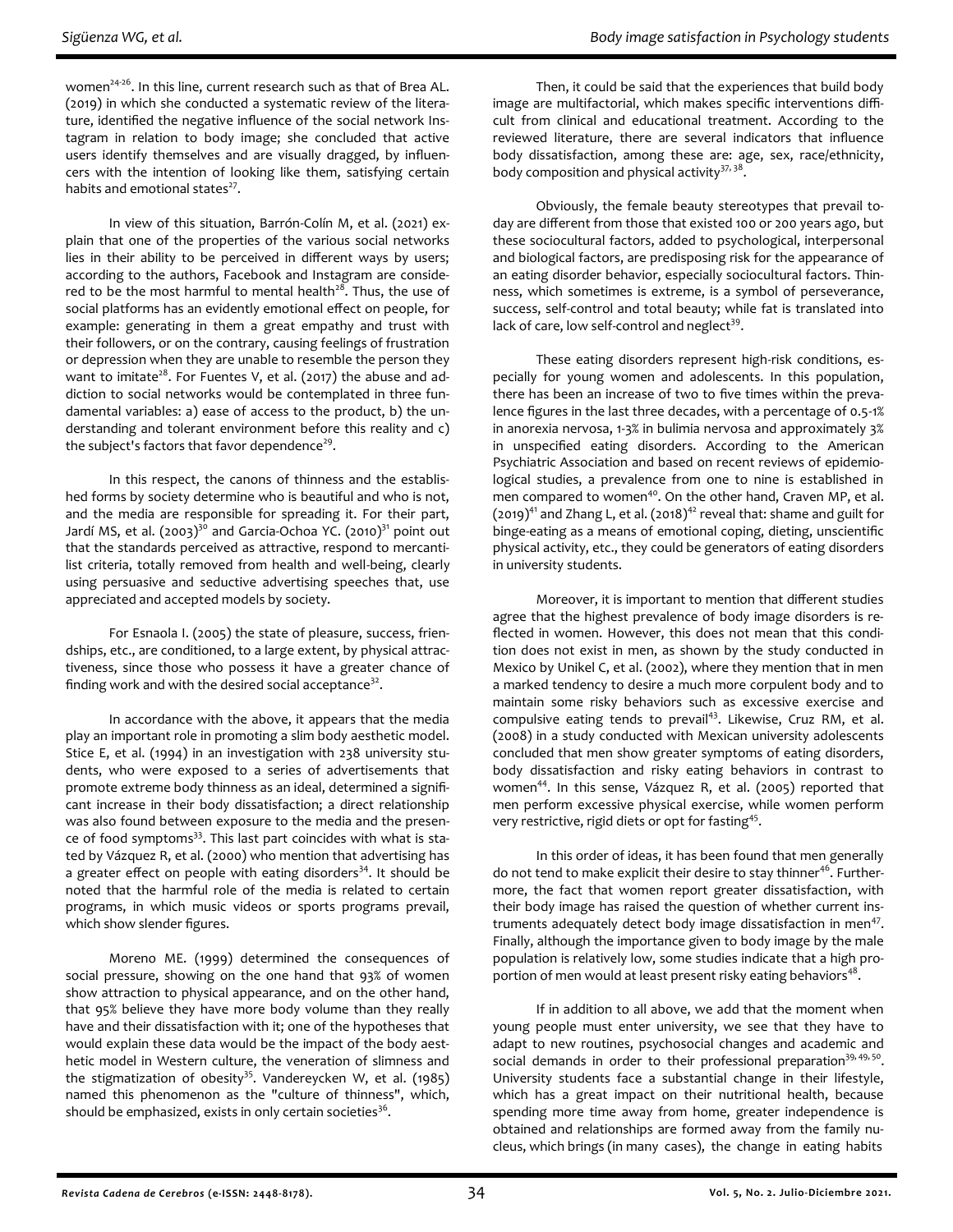and routines that were maintained at home, which can cause eating disorders<sup>51</sup>. In addition to this, Kim T-Y. (2017) comments that university students would be affected by cultural environments, being exposed to advertising, social networks, current fashions, social, school, sometimes work or family pressure, which can trigger affective disorders that they also give way to an eating behavior disorder<sup>52</sup>. That is why Martínez D, et al. (2007) consider that having a high body satisfaction will reduce the risk of suffering from pathologies in eating behavior $^{38}\cdot$ 

Due to the importance of an adequate perception of body image in university students, the present study focuses on carrying out an assessment of the body image of the Faculty of Psychology of the University of Cuenca-Ecuador students female, and moreover, identifying possible eating disorders through the application of the body figure questionnaire of Castrillón Moreno, Luna Montaño, Avendaño Prieto and Pérez-Acosta.

## **Methodology**

## *Study Population*

This research started with 620 students between 18 and 22 years old, corresponding to all students of the Faculty of Psychology of the University of Cuenca, in the Azuay province - Ecuador. It was a quantitative, exploratory, descriptive and cross -sectional study that allowed an assessment of the body image of the students of the Faculty of Psychology.

## *Sampling and Sample*

A probability sampling was carried out through the software "STATS"; A representative sample of 237 participants was established with a margin of error of 5%. However, the taken sample included 288 female students only, because the structure of the instrument is not applicable for males (Mage=18.66 years, SDage=0.729 years with a height of 1.55m [SD=7.21m] and a weight of 53.87kg [SD=3.93kg]). The selected sample included students from the first to the seventh cycle of the Career of Psychology.

The following inclusion criteria were considered: to be legally enrolled in any cycle of the psychology program at the University of Cuenca, not to present obesity and finally freely and voluntarily consent to participate in the study. On the other hand, those who did not meet these criteria were excluded.

## *Instrument for the Collection of Information*

The evaluation instrument used was the Body Shape Questionnaire validated by Castrillón D, et al. (2007)<sup>53</sup> in the Colombian population, whose original version is the Body Shape Questionnaire (BSQ) by Cooper PJ, et al. (1987)<sup>54</sup>. The used questionnaire has a Cronbach's alpha=0.96 with a 95% confidence interval. It has been designed to measure concern in female populations, regarding; the perception of their weight and body image, the dissatisfaction produced by their own body, the fear of gaining weight, the self-devaluation of their physical appearance, the desire to lose weight, and the avoidance of situa-

tions in which their physical appearance can attract attention. In addition, it assesses the dissatisfaction of eating disorders and discriminates the clinical population from the normal population.

The questionnaire can be applied to youth and adult women, but it should not be used in people with obesity. It is an instrument that can be self-administered, containing 34 closed questions according to a Likert-type frequency scale of 1-6 degrees that varies from never to always: 1=never, 2=rarely, 3=sometimes, 4=often, 5=almost always and 6=always. Among these questions are: Didn't I attend "rumbas" or social gatherings because I felt bad about my figure? Have I felt so bad in relation to my body figure that, I had to scream or cry? The fact of eating even small quantities of food, made me feel fat? I feel that it is not fair that other women are thinner than me? and others.

The instrument used allows an overall score to be obtained, which evaluates two factors: body dissatisfaction and concern about weight. Scores range between 34 and 204 points, deriving 4 subscales (0-34 is absent, 35-104 occasional, 105-133 frequent, 134-204 constant) in relation to positive or negative thinking about body image, which allow defining the people without problem or concerned about their body image of people who are at risk of suffering from an eating disorder.

The application time ranges from 10-20 minutes and is completed as, the statement adjusts to the reality of the person about, their body satisfaction during the last 4 weeks.

For the correction, all the points are added, resulting in a minimum score of 34 and a maximum of 204. If the score exceeds 105 points, there could be some indication that the person evaluated could be having some concern about their body image.

Then again, a digital scale (CAMRY Body Fat/Hydration Monitor Scale/EF906), periodically calibrated by the researchers, was used to determine the weight in kg of the participants. A portable stadiometer with an integrated leveler (seca 213) was used to establish the height of the students, and finally the Body Mass Index was calculated for each of them, with a mean of 22.41 kg and a SD=2.11 kg.

# *Information Collection Procedure*

The study was developed in three stages: at first, a pilot test was carried out in another educational institution in the city, to 45 female students who showed similar characteristics to the study population. This allowed to denote the validity of the tool that contemplated a Crombach Alpha of 0.84. Such assessments were subject to a 95.5% confidence level for the total of the items that made up the scale. In a second stage, the respective authorizations were requested from the authorities of the institution to take height and weight measurements of the participants, in order to establish the Body Mass Index (BMI) [weight (kg)/height  $(m)^2$ ]. Data that allowed aligning with the inclusion criteria, based on the parameters of Montero P, et al.  $(2004)^{55}$ , thinness, less than 20  $kg/m2$ ; normality, between 20 and 24.99  $kg/m^2$ ; overweight from 25 to 29.99 kg/m<sup>2</sup> and obesity, equal to or greater than 30 kg/m<sup>2</sup>, after which the Body Shape Questionnaire was applied to those who were not overweight. Finally, for the third step, the study complied with the ethical recommendations in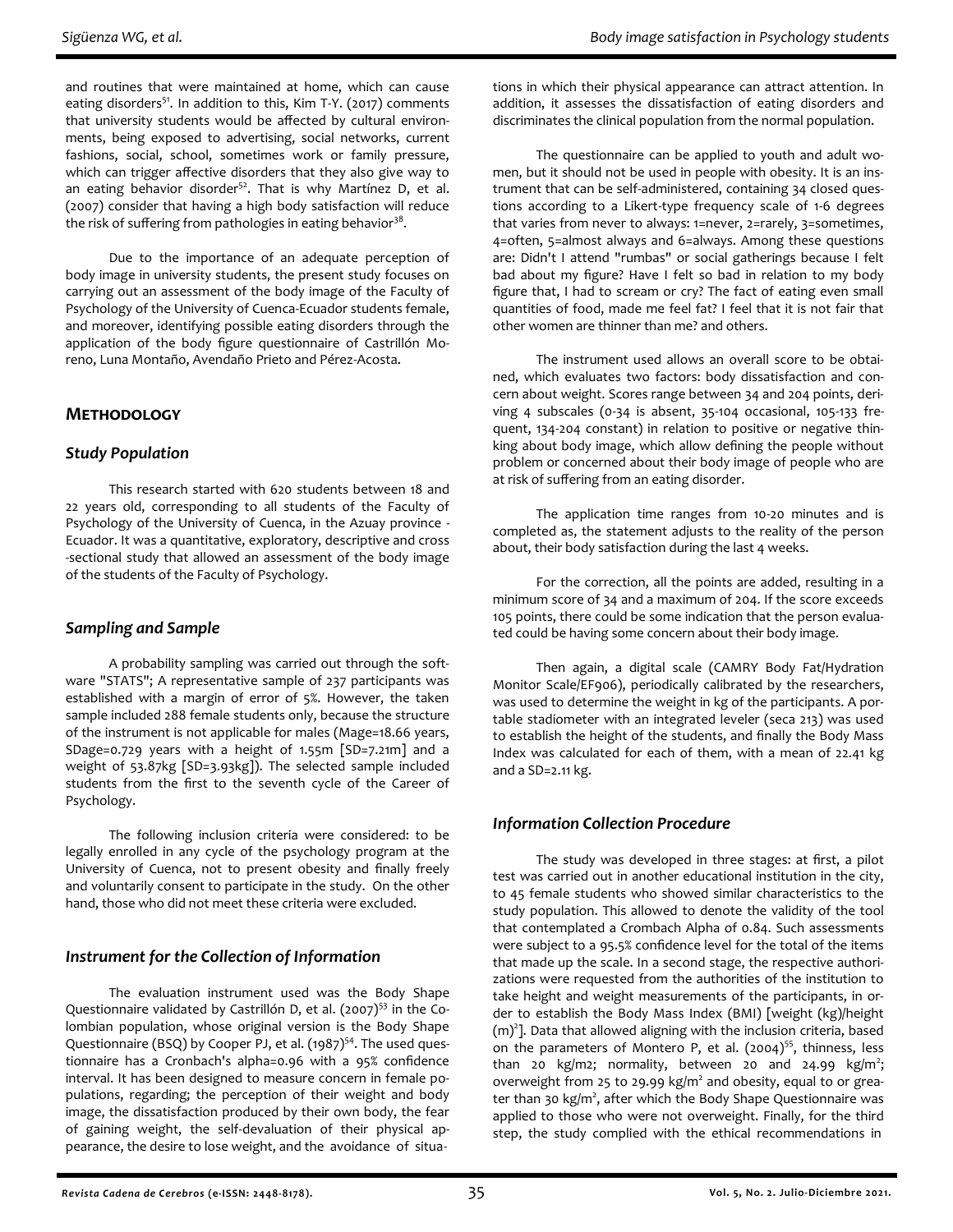research in human beings, established in the Declaration of Helsinki and by the World Medical Association of 2014, based on the signing of the informed consents of the students and informing that the data and results of the survey would be used only for research purposes. Likewise, the participants were informed at all times that their cooperation would be voluntary, confidential and that they could withdraw whenever they consider $56$ .

#### *Data Analysis Procedure*

The obtained information was processed using the IBM SPSS Statistics version 23 software, which made descriptive statistical analyzes and get representative tables around the proposed objective.

#### **Results**

After applying the body figure questionnaire to 288 Psychology students from the Cuenca-Ecuador University, **Table 1** shows that, in the first three study cycles of the degree, 49 students present distortions regarding the perception of their body. It is important to mention that, when filling out the survey, the students were asked to answer the sociodemographic data by placing the lower cycle they were studying, since there were some cases in which, the fifth and sixth cycle students were taking subjects from first to third cycle, that is why their number decreases in the higher cycles.

Regarding the age of the studied group, in **Table 2** 17.01% present a distortion of their body image (dysmorphia), observing that the greatest number of pathological cases are frequent in the ages of 18 to 19 years. These students should be considered for intervention work in order to balance their perception of the body, as they will be the future mental health professionals. On the other hand, it is important to consider that as students go through the higher cycles of the career, their perception of the body seems to change, since the percentage of pathological student's decreases.

**Table 3** presents a general summary of the group investigated by the subscales of the body shape questionnaire, where 82.99% of the students do not present pathology, having scored between 35 to 104, which according to López AM, et al. (2008), would be subjects who have occasional thoughts linked to the achievement of a socially established body ideal and which has repercussions in a normal or moderate concern about their body image<sup>57</sup>. However, students who scored between 105 and 133 and between 134 and 204, whose sum of percentages represents 17.01% show a pathological state, with frequent and constant thoughts of anguish and negativity in relation to their body image, focusing their thoughts on how to lose weight, which allows us to presume, according to the scale, that they are students who present eating disorders.

## **Discussion**

This work determines the assessment of body image and its link to possible eating disorders in female psychology students. The results obtained from the Body Shape Questionnaire

#### **Table 1**. Frequency of pathological and non-pathological cases by cycle of Psychology students

| <b>State</b>          | Cycles |    |     |    |                |   |   | <b>Total students</b> |  |
|-----------------------|--------|----|-----|----|----------------|---|---|-----------------------|--|
|                       |        | 2  |     |    |                | 6 |   |                       |  |
| Pathological          | 18     | 12 | 12  |    | $\overline{2}$ | o | o | 49                    |  |
| Non-pathological      | 30     | 71 | 91  | 25 | 14             |   |   | 239                   |  |
| <b>Total students</b> | 48     | 83 | 103 | 30 | 16             |   |   | 288                   |  |

#### **Table 2**. Pathological and non-pathological cases according to the age of the students.

|                  |          | Age   |     |          |                |          |          |          |
|------------------|----------|-------|-----|----------|----------------|----------|----------|----------|
| <b>State</b>     | 18 years |       |     | 19 years |                | 20 years | 21 years |          |
|                  | n        | %     | n   | %        | n              | %        | n        | %        |
| Pathological     | 30       | 10.42 | 17  | 5.9      | $\overline{2}$ | 0.69     | $\circ$  | $\Omega$ |
| Non-pathological | 101      | 35.1  | 116 | 40.27    | 17             | 5.9      | 5        | 1.73     |

| Table 3. Total summary by subscales: pathological and |
|-------------------------------------------------------|
| non-pathological cases.                               |

| <b>Subscales</b>                                                                   | n        | $\%$     | <b>State</b>    |  |
|------------------------------------------------------------------------------------|----------|----------|-----------------|--|
| 0-34 points (absence of body dissatisfac-                                          | $\Omega$ | $\Omega$ | No Pathological |  |
| 35-104 points (Occasional body dissatisfac-<br>tion and concern about with weight) | 239      | 82.99    |                 |  |
| 105-133 points (Frequent body dissatisfac-<br>tion and worry about with weight.)   | 28       | 9.72     | Pathological    |  |
| 134-204 points (Constant body dissatisfac-<br>tion and worry about with weight)    | 21       | 7.29     |                 |  |

showed that 17.01% of all university students have a high risk of suffering from an eating disorder, because their score was higher than 105 points, considering it as a pathological state according to the scale of the questionnaire. According to Castrillón DA, et al. (2017), high scores would determine a distortion of the body image and could also present an eating disorder because with the desire to maintain a socially acceptable figure the subject would stop eating certain foods<sup>53</sup>. On the other hand, 83% prove to be satisfied with their body according to non-pathological information. Due to this situation, it can be mentioned that the students are totally satisfied with their body.

In the Body Shape Questionnaire subscale, 49 are in the range of 105 to 2004 points, which caught the attention of the Psychology students, since this would show that they disagree with their body. These results are similar to those presented by other authors Merino H, et al. (2001)20 and Sánchez‐Villegas A, et al. (2001) $5^8$ , the same ones that support the theory about the greater social pressure to which the female population is exposed.

On the other hand, the aforementioned results are similar to those presented by Luna I. (2001) who states that body dissatisfaction is highly influenced by social pressures, due to cultural beauty standards that generate erroneous ideas of what social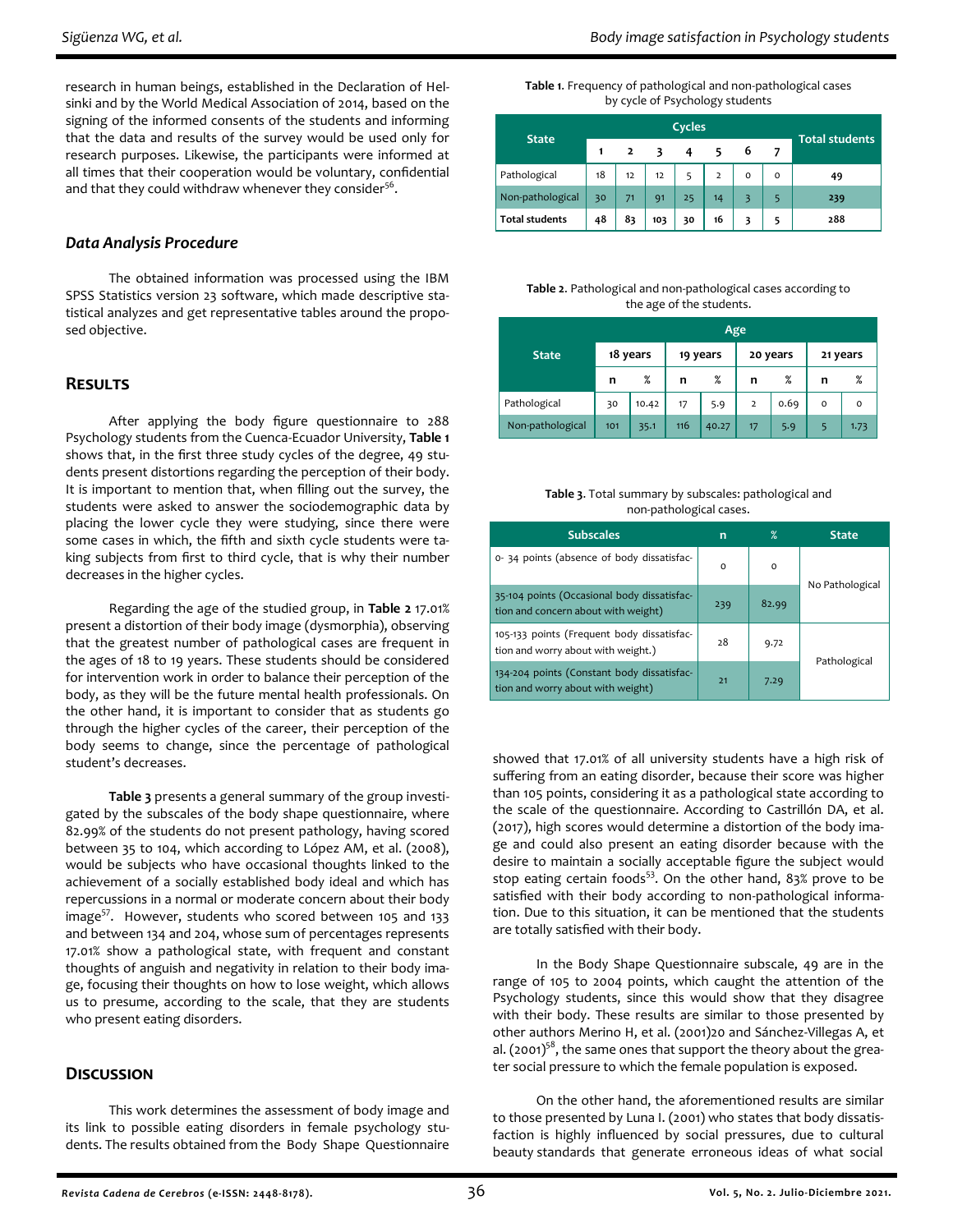acceptance means especially in adolescence, trying to be more attractive when finding a partner or to improve existing relationships<sup>59</sup>. In turn, the results are also contrasted with current stereotypes of beauty, which are disseminated by the media and especially by social networks, where body image has become a paradigm of visual sales. Faced with this situation, a low percentage of university students can acquire this adoption of information, possibly creating or accepting obsessive behaviors that in the future damage their physical and mental health.

In the same way, in a minority group of surveyed students, especially from the first cycles of the Psychology career, the influence that frequent aesthetic advertising has on them is evidenced, enhanced by cultural standards of beauty, through sociocultural marketing globalized elements that coincide with those proposed by Bastos IL, et al.  $(2020)^{60}$ . From this point on, female beauty is essential in the sense of creating selfconfidence, feeling good, valuing, loving and being motivated.

The greatest difficulty found based on the results deceits in the fact that the students use the aesthetic information from, prejudices or beliefs of the body image, marked by society in an exaggerated or erroneous way, showing the feeling of anguish and negativity for their body, For example: trying to maintain a beautiful, shiny and perfect face (linked to a condition of selfconfidence and devalued self-esteem); by the social fashion that increasingly internalizes in women, the idea of a slim body, wide hips, flat stomach and pronounced breasts, coming to assume certain lifestyles marked by diets, surgeries, fitness life tutorials and dressing ways, triggering in extreme cases, anorexia and bulimia diseases, coinciding with the ideas of Castelao-Naval O, et al. (2019) $^{61}$ . This type of adoption of certain behaviors, from any analysis, is not healthy, since excesses and all these manifestations can cause frustration, regret and serious consequences for the well-being of people. In conclusion, the above-mentioned shows influential situations that should not go unnoticed, since students, as future psychologists, must strive for an emotional, coherent and conscious balance in the face of situations in their context.

This exploratory and descriptive study attempted to know and describe the population, so no inferences were made. The scale makes it difficult to apply to men. Therefore, it is important to consider other variables such as anxiety and personality of the participants and to expand the sample with male students.

In summary, the researchers conclude that most of the university students of the Psychology career agree with their body image, while the minority perceive a distorted idea of their body, due to social factors that stereotype how a person should be physically and that they impose beauty canons through the media. In this sense, strategies should be considered to improve the ideological conception presented by students who do not accept their body image, since they, when assuming their role as professionals in psychology, must be psychologically and emotionally stable, to guide and improve the conflicts that present their consultants, avoiding at all times projecting their personal situation.

We also consider that it is important that the investigation could be extended, in order to know and guide, if needed, a positive and adequate perception of the body image that helps to improve the emotional state of the population in general.

Finally, we determined that the models imposed by fashion and industry reflect the values of the society that produces them, making them a social and economic "success", creating the false need to achieve an ideal body to feel integrated, coaxing many people to follow harmful diets. Even so, it is difficult to clearly relate advertising and eating disorders, since there is no direct relationship but there is a manifest influence. The problem arises from the difficulty for women to identify with images offered of them from advertising and at the same time, their frustration at not being able to resemble the advertised model. The commercial ads propose a unique beauty prototype, turning bodies into products adapted to the needs of the industry.

#### **References**

- 1. Rivarola MF. La imagen corporal en adolescentes mujeres: Su valor predictivo en trastornos alimentarios. Fundam Humanid. 2003; 4(7-8): 149-61. Available in: [https://](https://www.redalyc.org/pdf/184/18400808.pdf) [www.redalyc.org/pdf/184/18400808.pdf](https://www.redalyc.org/pdf/184/18400808.pdf)
- 2. Botella L, Grañó N, Gámiz M, Abey M. La presencia ignorada del cuerpo: Corporalidad y (re)construcción de la identidad. Rev Argent Clín Psicol. 2008; 17(3): 245-63. Available in:<https://www.redalyc.org/pdf/2819/281921795006.pdf>
- 3. Guadarrama-Guadarrama R, Hernández-Navor JC, Veytia-López M. "Cómo me percibo y cómo me gustaría ser": un estudio sobre la imagen corporal de los adolescentes mexicanos. Rev Psicol Clín Niños Adolesc. 2018; 5(1): 37-43. DOI: [10.21134/rpcna.2018.05.1.5](https://doi.org/10.21134/rpcna.2018.05.1.5)
- 4. Rosario IC. La imagen corporal: Hacia una construcción social para la psicología industrial organizacional. Poiésis. 2009; 9(18). Available in: [https://www.funlam.edu.co/](https://www.funlam.edu.co/revistas/index.php/poiesis/article/view/131/118) [revistas/index.php/poiesis/article/view/131/118](https://www.funlam.edu.co/revistas/index.php/poiesis/article/view/131/118)
- 5. Vaquero-Cristóbal R, Alacid F, Muyor JM, López-Miñarro PA. Imagen corporal: revisión bibliográfica. Nutr Hosp. 2013; 28(1): 27-35. DOI: [10.3305/nh.2013.28.1.6016](https://doi.org/10.3305/nh.2013.28.1.6016)
- 6. Raich RM. Imagen corporal. Conocer y valorar el propio cuerpo. 1ª Ed. Madrid: Ediciones Pirámide; 2000.
- 7. Ramos P, Pérez de Eulate L, Liberal S, Latorre M. La imagen corporal en relación con los TCA en adolescentes vascos de 12 a 18 años. Rev Psicodidáctica. 2003; 15-16: 65-73. Available in: [https://www.redalyc.org/](https://www.redalyc.org/pdf/175/17515081002.pdf) [pdf/175/17515081002.pdf](https://www.redalyc.org/pdf/175/17515081002.pdf)
- 8. Salaberria K, Rodríguez S, Cruz S. Percepción de la imagen corporal. Osasunaz. 2007; 8(2): 171-83. Available in: [http://](http://www.euskomedia.org/PDFAnlt/osasunaz/08/08171183.pdf) [www.euskomedia.org/PDFAnlt/osasunaz/08/08171183.pdf](http://www.euskomedia.org/PDFAnlt/osasunaz/08/08171183.pdf)
- 9. Blanco-Ornelas JR, Álvarez-Mendoza G, Rangel-Ledezma Y, Gastelum-Cuadras G. Imagen corporal en universitarios: Comparaciones por género. Revista de Educación y Desarrollo. 2017; 41: 71-75. Available in: [http://](http://www.cucs.udg.mx/revistas/edu_desarrollo/anteriores/41/41_Blanco.pdf) [www.cucs.udg.mx/revistas/edu\\_desarrollo/](http://www.cucs.udg.mx/revistas/edu_desarrollo/anteriores/41/41_Blanco.pdf) [anteriores/41/41\\_Blanco.pdf](http://www.cucs.udg.mx/revistas/edu_desarrollo/anteriores/41/41_Blanco.pdf)
- 10. Rabito-Alcón MF, Rodríguez-Molina JM. Body dissatisfaction differences and similarities among people with eating disorders, people with gender dysphoria and university students. Rev Psicopatología Psicol Clin. 2016; 21(2): 97- 104. DOI: [10.5944/rppc.vol.21.num.2.2016.16991](https://doi.org/10.5944/rppc.vol.21.num.2.2016.16991)
- 11. Cruz S, Maganto C. El Test de Siluetas: Un estudio exploratorio de la distorsión e insatisfacción con la imagen corporal en adolescentes. Investigaciones en Psicología. 2003; 1: 79-100. Available in: [http://www.sc.ehu.es/ptwmamac/](http://www.sc.ehu.es/ptwmamac/articulos/siluetas) [articulos/siluetas](http://www.sc.ehu.es/ptwmamac/articulos/siluetas)
- 12. Salazar S. Adolescencia e imagen corporal en la época de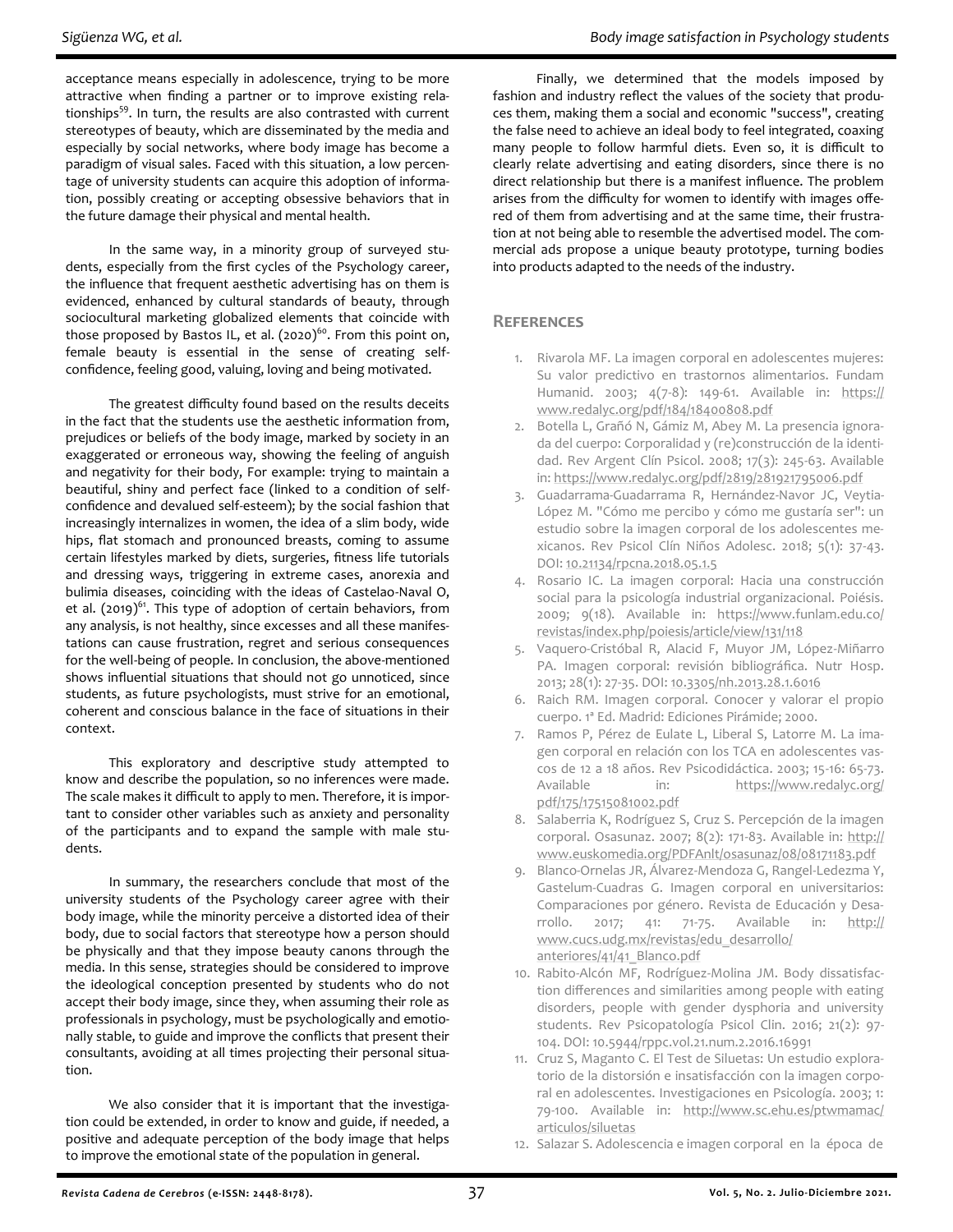la delgadez. Reflexiones. 2008; 87(2): 67-80. Available in: <http://www.redalyc.org/pdf/729/72912555004.pdf>

13. Oliva-Peña Y, Ordóñez-Luna M, Santana-Carvajal A, Marín-Cárdenas AD, Andueza G, Gómez IA. Concordancia del IMC y la percepción de la imagen corporal en adolescentes de una localidad suburbana de Yucatán. Rev Biomédica. 2016; 27(2): 49-60. Available in: [http://](http://www.scielo.org.mx/scielo.php?script=sci_arttext&pid=S2007-84472016000200002) [www.scielo.org.mx/scielo.php?](http://www.scielo.org.mx/scielo.php?script=sci_arttext&pid=S2007-84472016000200002)

[script=sci\\_arttext&pid=S2007](http://www.scielo.org.mx/scielo.php?script=sci_arttext&pid=S2007-84472016000200002)-84472016000200002

- 14. Leiderman EA, Triskier FJ. Actitudes, conductas alimentarias rasgos obsesivo-compulsivos en adolescentes de la ciudad de Buenos Aires. Vertex Rev Arg Psiquiat. 2004; 15: 175-9. Available in: [http://editorialpolemos.com.ar/docs/](http://editorialpolemos.com.ar/docs/vertex/vertex57.pdf#page=16) [vertex/vertex57.pdf#page=16](http://editorialpolemos.com.ar/docs/vertex/vertex57.pdf#page=16)
- 15. Murawski BM, Elizathe L, Rutsztein G. Hábitos alimentarios e insatisfacción con la imagen corporal. Un estudio comparativo entre mujeres y varones estudiantes de escuelas secundarias. Anu Investig - Fac Psicol Univ B Aires. 2009; 16: 65-72. Available in: [https://](https://www.redalyc.org/pdf/3691/369139945006.pdf) [www.redalyc.org/pdf/3691/369139945006.pdf](https://www.redalyc.org/pdf/3691/369139945006.pdf)
- 16. Ramos P, Brooks F, García-Moya I, Rivera F, Moreno C. Eating habits and physical activity in dieter and non-dieter youth: A gender analysis of English and Spanish adoles-cents. Soc Sci J. 2013; 50(4): 575-82. DOI: [10.1016/](https://doi.org/10.1016/j.soscij.2013.09.017) [j.soscij.2013.09.017](https://doi.org/10.1016/j.soscij.2013.09.017)
- 17. Baile JI, Garrido E. Autoimagen referente al peso en un grupo de chicas adolescentes. Anales Sis San Navarra. 1999; 22(2): 167-75. DOI: [10.23938/ASSN.0494](https://doi.org/10.23938/ASSN.0494)
- 18. Ballester R, Guirado MC. Detección de conductas alimentarias de riesgo en niños de once a catorce años. Psicothema. 2003; 15(4): 556-62. Available in: [http://](http://www.psicothema.com/pdf/1107.pdf) [www.psicothema.com/pdf/1107.pdf](http://www.psicothema.com/pdf/1107.pdf)
- 19. Rodríguez D. La cárcel en nuestro propio cuerpo: Los trastornos alimentarios y la" histeria" como elementos de transgresión y vehículo para expresar la subjetividad femenina a lo largo de la historia y la literatura: siglos XVII, XVIII y XIX. Trastor Conducta Aliment. 2007; 6: 678-95. Available in: [http://www.tcasevilla.com/archivos/](http://www.tcasevilla.com/archivos/la_carcel_en_nuestro_propio_cuerpo.pdf) la carcel en nuestro propio cuerpo.pdf
- 20. Merino H, Pombo MG, Godás A. Evaluación de las actitudes alimentarias y la satisfacción corporal en una muestra de adolescentes. Psicothema. 2001; 13(4): 539-45. Available in:<http://www.psicothema.com/pdf/476.pdf>
- 21. Carrillo MV, Sánchez MF, Jiménez M. Factores socioculturales y personales relacionados con el mensaje mediático del culto al cuerpo influyentes en el bienestar de los jóvenes. Comun Soc. 2011; 24(2): 227-52. Available in: [https://](https://dadun.unav.edu/bitstream/10171/27283/1/CARRILLO%20DUR%c3%81N.pdf) [dadun.unav.edu/bitstream/10171/27283/1/CARRILLO%](https://dadun.unav.edu/bitstream/10171/27283/1/CARRILLO%20DUR%c3%81N.pdf) [20DUR%c3%81N.pdf](https://dadun.unav.edu/bitstream/10171/27283/1/CARRILLO%20DUR%c3%81N.pdf)
- 22. Pérez JC. Imágenes mentales II Qué hay detrás de una imagen. Revista ICONO14 Revista científica de Comunicación y Tecnologías emergentes. 2003; 1(1): 26-40. DOI: [10.7195/ri14.v1i1.462](https://doi.org/10.7195/ri14.v1i1.462)
- 23. López M (coord.) Creación artística y mujeres. Recuperar la memoria. Madrid: Narcea; 2000. Available in: [http://](http://www.biblioteca.unlpam.edu.ar/pubpdf/aljaba/v06a15corvalan.pdf) [www.biblioteca.unlpam.edu.ar/pubpdf/aljaba/](http://www.biblioteca.unlpam.edu.ar/pubpdf/aljaba/v06a15corvalan.pdf) [v06a15corvalan.pdf](http://www.biblioteca.unlpam.edu.ar/pubpdf/aljaba/v06a15corvalan.pdf)
- 24. Toro J, Cervera M, Pérez P. Body shape publicity and anorexia nervosa. Soc Psychiatry Psychiatr Epidemiol. 1988; 23(2): 132-6. DOI: [10.1007/BF01788434](https://doi.org/10.1007/BF01788434)

Andersen AE, DiDomenico L. Diet vs. shape content of popular male and female magazines: A dose-response relationship to the incidence of eating disorders? Int J Eat Disord. 1992; 11(3): 283-7. DOI: 10.1002/1098-[108X\(199204\)](https://doi.org/10.1002/1098-108X(199204)11:3%3c283::AID-EAT2260110313%3e3.0.CO;2-O)

11:3<283::AID-[EAT2260110313>3.0.CO;2](https://doi.org/10.1002/1098-108X(199204)11:3%3c283::AID-EAT2260110313%3e3.0.CO;2-O)-O

- 26. Wiseman CV, Gray JJ, Mosimann JE, Ahrens AH. Cultural expectations of thinness in women: An update. Int J Eat Disord. 1992; 11(1): 85-9. DOI: 10.1002/1098-[108X\(199201\)](https://doi.org/10.1002/1098-108X(199201)11:1%3c85::AID-EAT2260110112%3e3.0.CO;2-T) 11:1<85::AID-[EAT2260110112>3.0.CO;2](https://doi.org/10.1002/1098-108X(199201)11:1%3c85::AID-EAT2260110112%3e3.0.CO;2-T)-T
- 27. Brea AL. Corporalidad online-offline. Revisión sistemática de la influencia de Instagram en la imagen corporal de los adolescentes [tesis de maestría]. España: Universidad Autónoma de Barcelona; 2019. Disponible en: [https://](https://ddd.uab.cat/record/203288) [ddd.uab.cat/record/203288](https://ddd.uab.cat/record/203288)
- 28. Barrón-Colín M, Mejía-Alvarado CA. Redes sociales y salud mental: vivencias digitales de alumnos de la FES-I UNAM. Revista CuidArte. 2021; 10(19): 29-42. Available in: [http://](http://revistas.unam.mx/index.php/cuidarte/article/view/78044) [revistas.unam.mx/index.php/cuidarte/article/view/78044](http://revistas.unam.mx/index.php/cuidarte/article/view/78044)
- 29. Fuentes V, García M, Aranda M. Grupos de clase; grupos de whatsapp. Análisis de las dinámicas comunicativas entre estudiantes universitarios. Prisma Social. 2017; 18: 144-71. Available in: [https://revistaprismasocial.es/article/](https://revistaprismasocial.es/article/view/1448) [view/1448](https://revistaprismasocial.es/article/view/1448)
- 30. Jardí MS (aut.), Bernardo JM, Gavaldà J, Pellisser N (coord.). El debate sobre la cultura de la imagen. Nau Ilibres [Internet]; 2004 [consultado el 17/08/2020]. Available in: [https://mondiplo.com/el](https://mondiplo.com/el-debate-sobre-la-cultura-de-la-imagen)-debate-sobre-la-cultura-de-la[imagen](https://mondiplo.com/el-debate-sobre-la-cultura-de-la-imagen)
- 31. García-Ochoa YC. El cuerpo femenino en la publicidad. Modelos publicitarios: entre la belleza real, la esbeltez o la anorexia. Revista ICONO14 Revista Científica De Comunicación Y Tecnologías Emergentes. 2010; 8(3): 223-43. DOI: [10.7195/ri14.v8i3.236](https://doi.org/10.7195/ri14.v8i3.236)
- 32. Esnaola I. Imagen corporal y modelos estéticos corporales en la adolescencia. INFAD (internet). 2005; 1(1): 183-95. Available in: [http://www.redalyc.org/articulo.oa?](http://www.redalyc.org/articulo.oa?id=349832486012) [id=349832486012](http://www.redalyc.org/articulo.oa?id=349832486012)
- 33. Stice E, Schupak-Neuberg E, Shaw HE, Stein RI. Relation of media exposure to eating disorder symptomatology: an examination of mediating mechanisms. J Abnorm Psychol.1994; 103(4): 836-40. DOI: [10.1037//0021](https://doi.org/10.1037/0021-843x.103.4.836)-[843x.103.4.836](https://doi.org/10.1037/0021-843x.103.4.836)
- 34. Vázquez R, Álvarez G, Mancilla JM. Consistencia interna y estructura factorial del Cuestionario de Influencia de los Modelos Estéticos Corporales (CIMEC), en población mexicana. Salud Ment. 2000; 23(6): 18-24. Available in: [http://](http://www.redalyc.org/pdf/582/58262303.pdf) [www.redalyc.org/pdf/582/58262303.pdf](http://www.redalyc.org/pdf/582/58262303.pdf)
- 35. Moreno ME. El impacto de los factores socioculturales en los trastornos alimentarios. Inform Psicol. 1999; 70: 50-4. Available in: [http://www.informaciopsicologica.info/](http://www.informaciopsicologica.info/OJSmottif/index.php/leonardo/article/view/682/610) [OJSmottif/index.php/leonardo/article/view/682/610](http://www.informaciopsicologica.info/OJSmottif/index.php/leonardo/article/view/682/610)
- 36. Vandereycken W, Meermann R. Anorexia nervosa: Is prevention possible? Int J Psychiatr Med. 1985; 14(3): 191-205. DOI: [10.2190/fy2x](https://doi.org/10.2190/fy2x-86kf-6w61-5v6g)-86kf-6w61-5v6g
- 37. Gillen MM, Dunaev J. Body appreciation, interest in cosmetic enhancements, and need for uniqueness among U.S. college students. Body Image. 2017; 22: 136-43. DOI: [10.1016/j.bodyim.2017.06.008](https://doi.org/10.1016/j.bodyim.2017.06.008)
- 38. Martínez D, Veiga OL. Insatisfacción corporal en adolescentes: relaciones con la actividad física e índice de masa corporal. Rev Int Med Cienc Act Fis Deporte. 2007; 7(27): 253-64. Available in: [http://cdeporte.rediris.es/revista/](http://cdeporte.rediris.es/revista/revista27/artinsatisfaccion41e.pdf) [revista27/artinsatisfaccion41e.pdf](http://cdeporte.rediris.es/revista/revista27/artinsatisfaccion41e.pdf)

González-Carrascosa R, García-Segovia P, Martínez-Monzó J. Valoración de la imagen corporal y de los comportamientos alimentarios en universitarios. Rev Psicopatología Psicol Clin (Internet). 2013; 18(1): 45-59. Available in: [http://](http://revistas.uned.es/index.php/RPPC/article/download/12762/11897) [revistas.uned.es/index.php/RPPC/article/download/12762/](http://revistas.uned.es/index.php/RPPC/article/download/12762/11897)